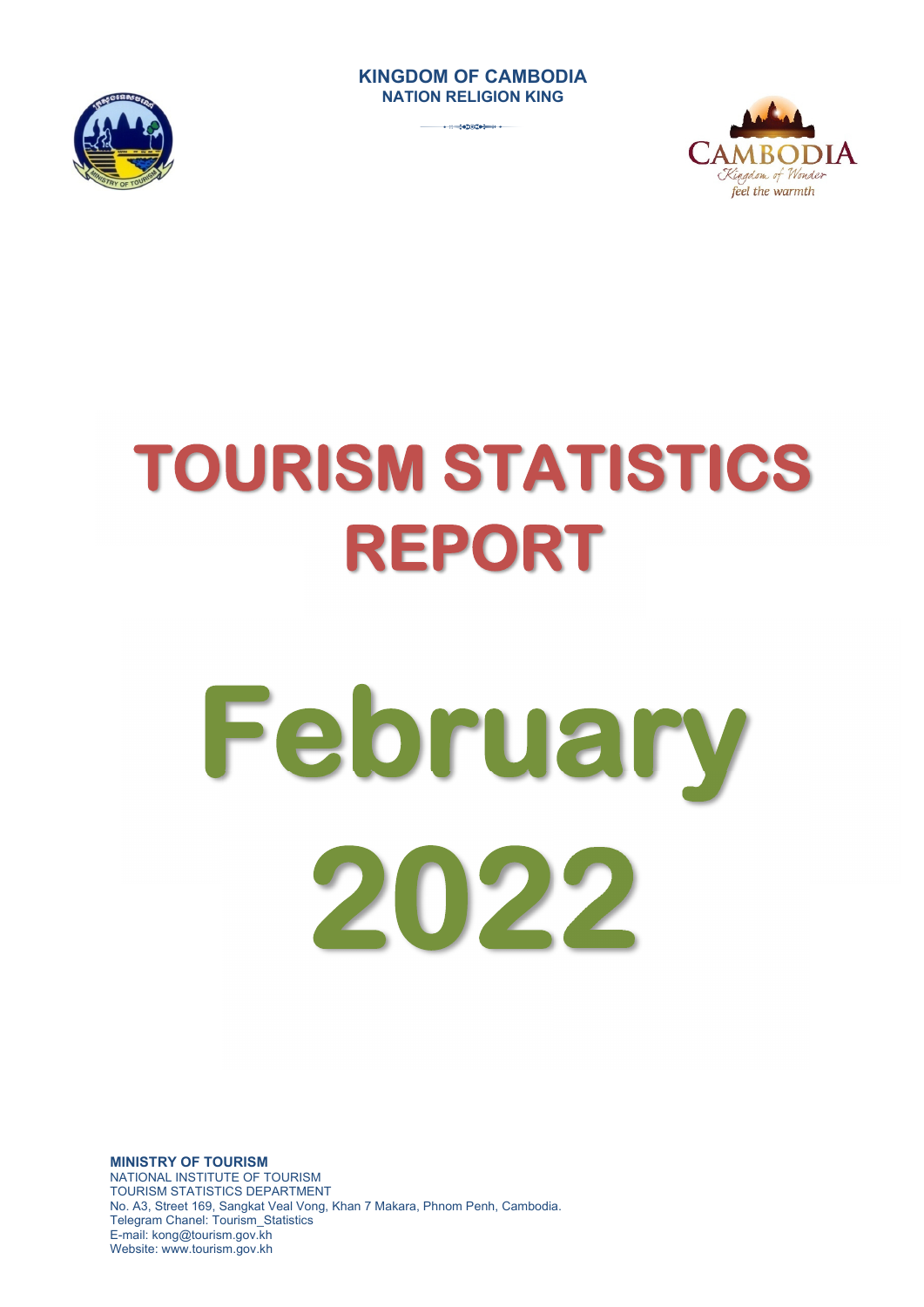# **Tourism Highlights**

International Tourist Arrivals, Average Length of Stays, Hotel Occupancy & International Tourism Receipts in 1993 - 2021

|       | Int'l Tourist Arrivals |            | Average Length                    | <b>Hotel Occupancy</b>            | Int'l Tourism Receipts |
|-------|------------------------|------------|-----------------------------------|-----------------------------------|------------------------|
| Years | Number                 | Change (%) | of Stays (Days)                   | (% )                              | (Million USD)          |
| 1993  | 118,183                |            | N/A                               | N/A                               | N/A                    |
| 1994  | 176,617                | 49.4       | N/A                               | N/A                               | N/A                    |
| 1995  | 219,680                | 24.4       | 8.0                               | 37.0                              | 100                    |
| 1996  | 260,489                | 18.6       | 7.5                               | 40.0                              | 118                    |
| 1997  | 218,843                | $-16.0$    | 6.4                               | 30.0                              | 103                    |
| 1998  | 286,524                | 30.9       | 5.2                               | 40.0                              | 166                    |
| 1999  | 367,743                | 28.3       | 5.5                               | 44.0                              | 190                    |
| 2000  | 466,365                | 26.8       | 5.5                               | 45.0                              | 228                    |
| 2001  | 604,919                | 29.7       | 5.5                               | 48.0                              | 304                    |
| 2002  | 786,524                | 30.0       | 5.8                               | 50.0                              | 379                    |
| 2003  | 701,014                | $-10.9$    | 5.5                               | 50.0                              | 347                    |
| 2004  | 1,055,202              | 50.5       | 6.3                               | 52.0                              | 578                    |
| 2005  | 1,421,615              | 34.7       | 6.3                               | 52.0                              | 832                    |
| 2006  | 1,700,041              | 19.6       | 6.5                               | 54.8                              | 1,049                  |
| 2007  | 2,015,128              | 18.5       | 6.5                               | 54.8                              | 1,400                  |
| 2008  | 2,125,465              | 5.5        | 6.7                               | 62.7                              | 1,595                  |
| 2009  | 2,161,577              | 1.7        | 6.5                               | 63.6                              | 1,561                  |
| 2010  | 2,508,289              | 16.0       | 6.5                               | 65.7                              | 1,786                  |
| 2011  | 2,881,862              | 14.9       | 6.5                               | 66.2                              | 1,912                  |
| 2012  | 3,584,307              | 24.4       | 6.3                               | 68.5                              | 2,210                  |
| 2013  | 4,210,165              | 17.5       | 6.8                               | 69.5                              | 2,547                  |
| 2014  | 4,502,775              | 7.0        | 6.5                               | 67.6                              | 2,736                  |
| 2015  | 4,775,231              | 6.1        | $6.8\,$                           | 70.2                              | 3,012                  |
| 2016  | 5,011,712              | $5.0\,$    | 6.3                               | 68.9                              | 3,212                  |
| 2017  | 5,602,157              | 11.8       | 6.6                               | 71.3                              | 3,638                  |
| 2018  | 6,201,077              | 10.7       | 7.0                               | 72.2                              | 4,375                  |
| 2019  | 6,610,592              | 6.6        | 6.2                               | 63.5                              | 4,919                  |
| 2020  | 1,306,143              | $-80.2$    | Jan - Mar: 6.2<br>Apr - Dec: 30.0 | Jan - Mar: 78.9<br>Apr - Dec: 8.3 | 1,023                  |
| 2021  | 196,495                | $-85.0$    | 30.0                              | 15.5                              | 184                    |

## **International Tourist Arrivals to Cambodia**

| <b>Months</b>  | 2017      | 2018      | 2019      | 2020      | 2021   | 2022         |       |        |         |         | Change (%)     |  |
|----------------|-----------|-----------|-----------|-----------|--------|--------------|-------|--------|---------|---------|----------------|--|
|                |           |           |           |           |        |              | 18/17 | 19/18  | 20/19   |         | 21/20 2022*/21 |  |
| Q1             | 1,502,896 | 1,711,253 | 1,877,853 | 1,155,226 | 70,901 | 95,321       | 13.9  | 9.7    | $-38.5$ | $-93.9$ |                |  |
| Jan            | 532,206   | 596,241   | 647,206   | 547,963   | 20,567 | 44,910       | 12.0  | 8.5    | $-15.3$ | $-96.2$ | 118.4          |  |
| Feb            | 493,316   | 542,937   | 597,483   | 383,863   | 20,580 | 50,411       | 10.1  | 10.0   | $-35.8$ | $-94.6$ | 145.0          |  |
| Mar            | 477,374   | 572,075   | 633,164   | 223,400   | 29,754 |              | 19.8  | 10.7   | $-64.7$ | $-86.7$ |                |  |
| Q <sub>2</sub> | 1,159,783 | 1,290,407 | 1,460,621 | 27,600    | 31,659 | $\mathbf{0}$ | 11.3  | 13.2   | $-98.1$ | 14.7    |                |  |
| Apr            | 412,925   | 463,423   | 537,656   | 4,841     | 11,938 |              | 12.2  | 16.0   | $-99.1$ | 146.6   |                |  |
| May            | 368,809   | 419,171   | 472,952   | 10,475    | 8,757  |              | 13.7  | 12.8   | $-97.8$ | $-16.4$ |                |  |
| Jun            | 378,049   | 407,813   | 450,013   | 12,284    | 10,964 |              | 7.9   | 10.3   | $-97.3$ | $-10.7$ |                |  |
| Q3             | 1,250,082 | 1,374,373 | 1,475,832 | 64,854    | 29,114 | $\bf{0}$     | 9.9   | 7.4    | $-95.6$ | $-55.1$ |                |  |
| Jul            | 446.627   | 454,056   | 502,421   | 20,689    | 9,984  |              | 1.7   | 10.7   | $-95.9$ | $-51.7$ |                |  |
| Aug            | 427,224   | 494,043   | 519,502   | 23,028    | 9,163  |              | 15.6  | 5.2    | $-95.6$ | $-60.2$ |                |  |
| Sep            | 376,231   | 426,274   | 453,909   | 21,137    | 9,967  |              | 13.3  | 6.5    | $-95.3$ | $-52.8$ |                |  |
| Q4             | 1,689,396 | 1,825,044 | 1,796,286 | 58,463    | 64,821 | $\mathbf{0}$ | 8.0   | -1.6   | $-96.7$ | 10.9    |                |  |
| Oct            | 417,039   | 453,370   | 481,782   | 20,210    | 12,759 |              | 8.7   | 6.3    | $-95.8$ | $-36.9$ |                |  |
| Nov            | 570,471   | 616,549   | 602,042   | 18,184    | 18,933 |              | 8.1   | $-2.4$ | $-97.0$ | 4.1     |                |  |
| Dec            | 701.886   | 755,125   | 712.462   | 20,069    | 33,129 |              | 7.6   | -5.6   | $-97.2$ | 65.1    |                |  |
|                |           |           |           |           |        |              |       |        |         |         |                |  |

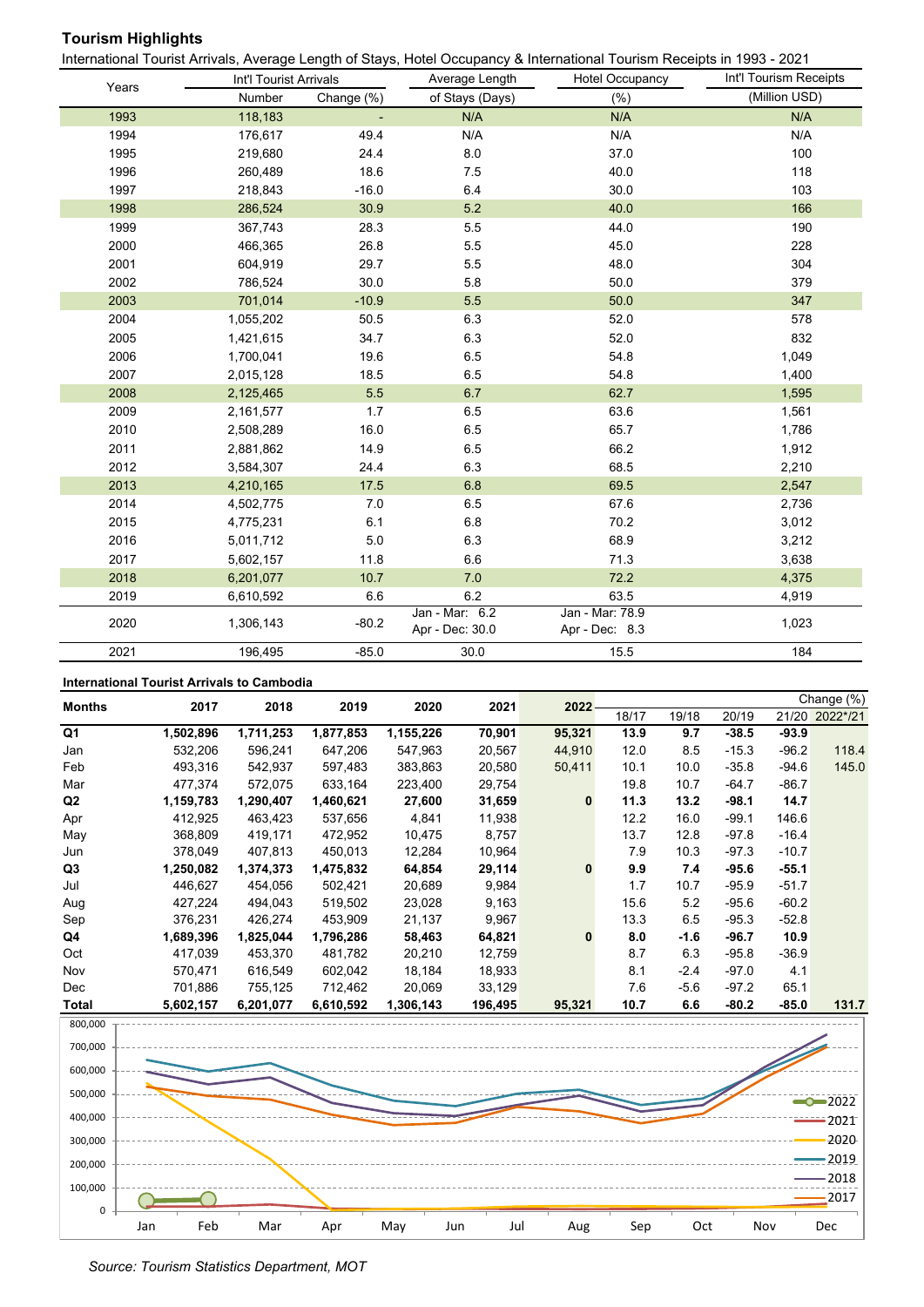# **CAMBODIA: TOURISM STATISTICS REPORT IN THE FIRST TWO MONTHS 2022**

# **I. INBOUND TOURISM**

1. International tourist arrivals in January - February 2022

|                                | Inbound tourism |        |        | Share $(\%)$ |          | Change (%) |
|--------------------------------|-----------------|--------|--------|--------------|----------|------------|
|                                | 2020            | 2021   | 2022   | 2022*        | 21/20    | 2022*/21   |
| Air                            | 542,585         | 15,743 | 53,117 | 55.7         | $-97.1$  | 237.4      |
| Phnom Penh Int'l Airport (PNH) | 289,553         | 12,753 | 46,746 | 49.0         | $-95.6$  | 266.5      |
| Siem Reap Int'l Airport (REP)  | 217,738         | 0      | 5,563  | 5.8          | $-100.0$ |            |
| Kong Keng (KOS)                | 35,294          | 2,990  | 808    | 0.8          | $-91.5$  | $-73.0$    |
| <b>Land and Waterways</b>      | 389.241         | 25.404 | 42,204 | 44.3         | $-93.5$  | 66.1       |
| Land                           | 343,693         | 25.404 | 41,079 | 43.1         | $-92.6$  | 61.7       |
| Waterways                      | 45,548          | 0      | 1,125  | 1.2          | $-100.0$ |            |
| Total                          | 931,826         | 41.147 | 95,321 | 100.0        | $-95.6$  | 131.7      |

2. Top ten markets arrivals in January - February 2022



## **II. OUTBOUND TOURISM**

Outbound tourism in January - February 2022

|                                  | Outbound tourism. |        |        |       | Change (%) |
|----------------------------------|-------------------|--------|--------|-------|------------|
|                                  | 2020              | 2021   | 2022   | 21/20 | 2022*/21   |
| Cambodia Outbound Tourists       | 258.537           | 3.683  | 18.846 | -98.6 | 411.7      |
| International Tourists Departure | 961.205           | 45.502 | 70.548 | -95.3 | 55.0       |

#### **III. INTERNAL TOURISM**

Domestic and foreign visitors' arrivals to the regions in January - February 2022

| ັ                     | ັ          |                         |            |                         |                     |            |  |
|-----------------------|------------|-------------------------|------------|-------------------------|---------------------|------------|--|
|                       |            | January - February 2021 |            | January - February 2022 | Change 2022*/21 (%) |            |  |
|                       | <b>KHM</b> | <b>FOR</b>              | <b>KHM</b> | <b>FOR</b>              | <b>KHM</b>          | <b>FOR</b> |  |
| Phnom Penh            | 353,152    | 36,953                  | 595.942    | 66.275                  | 68.7                | 79.3       |  |
| Siem Reap Angkor      | 114,505    | 4.194                   | 65.500     | 11,663                  | $-42.8$             | 178.1      |  |
| Coastal Zone          | 816,921    | 35,545                  | 1,036,727  | 94,794                  | 26.9                | 166.7      |  |
| <b>Preah Sihanouk</b> | 482.851    | 30,495                  | 659.986    | 88,113                  | 36.7                | 188.9      |  |
| Eco-tourism Zone      | 121,935    | 1.988                   | 189.567    | 1.743                   | 55.5                | $-12.3$    |  |
| <b>Others</b>         | 196,020    | 4.029                   | 181.451    | 7.052                   | $-7.4$              | 75.0       |  |
| <b>Total</b>          | 1,602,533  | 82,709                  | 2,069,187  | 181,527                 | 29.1                | 119.5      |  |

**Note:**

KHM: Cambodia visitors

FOR: Foreign visitors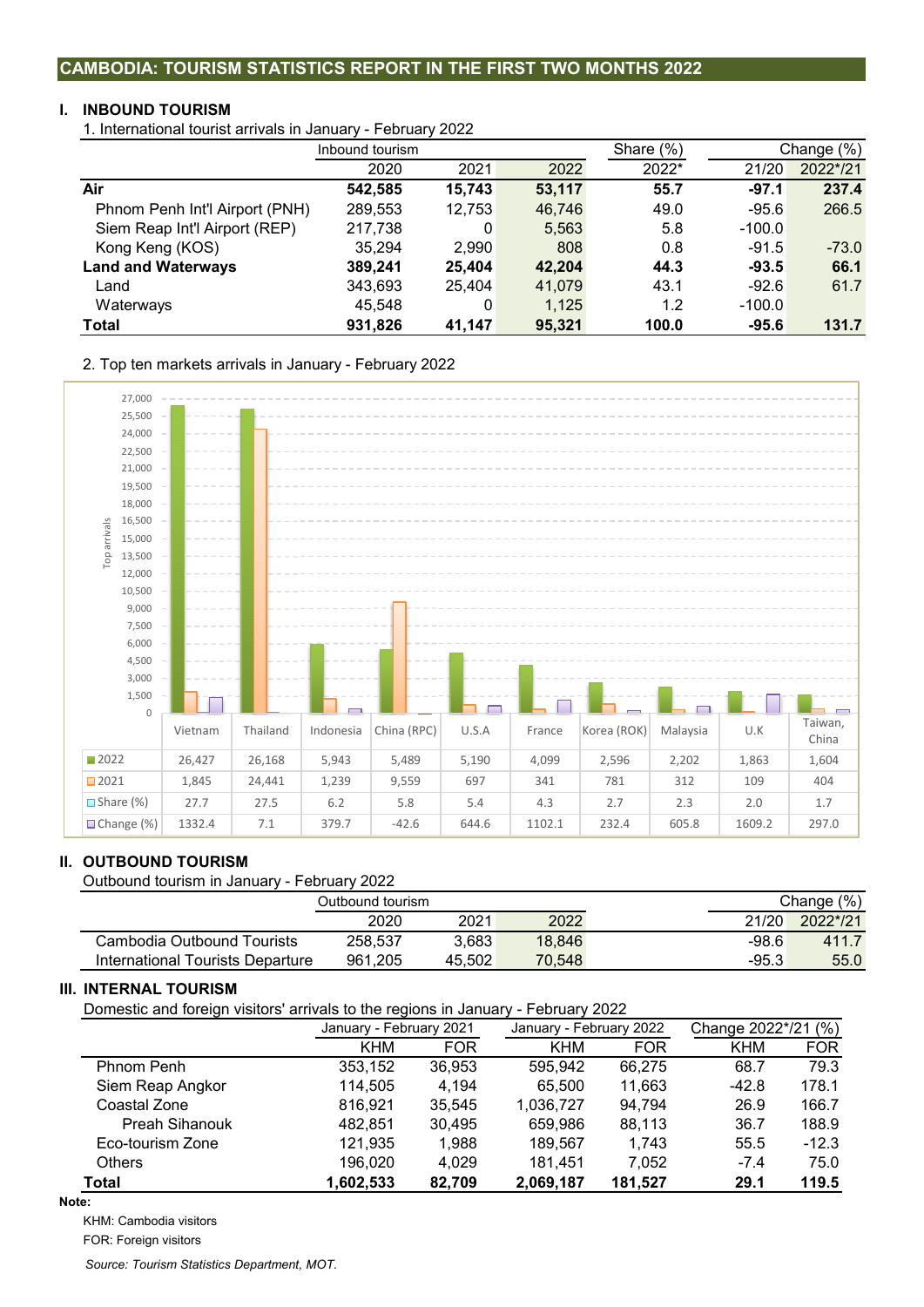#### **International Tourist Arrivals to Cambodia by Country of Residence in January - February 2022**

*(by all means of transportation)*

| Regions                         | 2021           |              |                   | 2022        |                   |                         | Share      | Change           |
|---------------------------------|----------------|--------------|-------------------|-------------|-------------------|-------------------------|------------|------------------|
| Country of Residence            |                |              | Purposes of Visit |             | Total             |                         | 2022*      | 2022*/21         |
|                                 |                | Holiday      | <b>Business</b>   | Others      |                   | Female                  | (%)        | $(\%)$           |
| <b>Grand Total</b>              | 41,147         | 64,899       | 25,011            | 5,411       | 95,321            | 25,937                  | 100.0      | 131.7            |
| Asia and the Pacific            | 39,507         | 54,853       | 21,640            | 1,038       | 77,531            | 19,029                  | 81.3       | 96.2             |
| <b>ASEAN (Southeast Asia)</b>   | 28,113         | 50,953       | 12,573            | 88          | 63,614            | 15,507                  | 66.7       | 126.3            |
| <b>Brunei Darussalam</b>        | 0              | 13           | 48                | 0           | 61                | 10                      | 0.1        |                  |
| Indonesia                       | 1,239          | 3,553        | 2,387             | 3           | 5,943             | 1,200                   | 6.2        | 379.7            |
| Lao PDR                         | 22             | 96           | 148               | 0           | 244               | 58                      | 0.3        | 1009.1           |
| Malaysia                        | 312            | 1,024        | 1,158             | 20          | 2,202             | 464                     | 2.3        | 605.8            |
| Myanmar                         | 37             | 146          | 240               | 0           | 386               | 160                     | 0.4        | 943.2            |
| Philippines                     | 132            | 461          | 540               | 5           | 1,006             | 410                     | 1.1        | 662.1            |
| Singapore                       | 85             | 772          | 344               | 12          | 1,128             | 271                     | 1.2        | 1227.1           |
| Thailand                        | 24,441         | 25,183       | 965               | 20          | 26,168            | 1,397                   | 27.5       | 7.1              |
| <b>Timor Leste</b>              | 0              | 0            | 49                | 0           | 49                | 7                       | 0.1        |                  |
| Vietnam                         | 1,845          | 19,705       | 6,694             | 28          | 26,427            | 11,530                  | 27.7       | 1332.4           |
| <b>Northeast Asia</b>           | 11,117         | 2,608        | 7,673             | 336         | 10,617            | 2,699                   | 11.1       | $-4.5$           |
| China                           | 9,559          | 900          | 4,571             | 18          | 5,489             | 1,286                   | 5.8        | $-42.6$          |
| Hong Kong (China)               | 2              | 0            | 0                 | 0           | 0                 | 0                       | 0.0        |                  |
| Japan                           | 363            | 205          | 663               | 30          | 898               | 223                     | 0.9        | 147.4            |
| Korea (ROK)                     | 781            | 984          | 1,349             | 263         | 2,596             | 810                     | 2.7        | 232.4            |
| Macau (China)                   | 0              | 0            | 0                 | 0           | 0                 | 0                       | 0.0        |                  |
| Mongolia                        | 8              | 21           | 9                 | 0           | 30                | 11                      | 0.0        | 275.0            |
| Taiwan (China)                  | 404            | 498          | 1,081             | 25          | 1,604             | 369                     | 1.7        | 297.0            |
| <b>Southern Asia</b>            | 141            | 535          | 1,033             | $\mathbf 2$ | 1,570             | 294                     | 1.6        | 1013.5           |
| Afghanistan                     | 1              | 7            | 95                | 0           | 102               | 49                      | 0.1        |                  |
| Bangladesh                      | 24             | 87           | 195               | 1           | 283               | 35                      | 0.3        | 1079.2           |
| Bhutan                          | 1              | 1            | 0                 | 0           | $\mathbf{1}$      | 0                       | 0.0        | 0.0              |
| India                           | 54             | 247          | 541               | 0           | 788               | 130                     | 0.8        | 1359.3           |
| Iran                            | 3              | 3            | 7                 | 0           | 10                | $\overline{2}$          | 0.0        | 233.3            |
| Nepal                           | 3              | 64           | 77                | 1           | 142               | 33                      | 0.1        | 4633.3           |
| Pakistan                        | 9              | 67           | 40                | 0           | 107               | 21                      | 0.1        | 1088.9           |
| Srilanka                        | 46             | 59           | 78                | 0           | 137               | 24                      | 0.1        | 197.8            |
| Oceania                         | 133            | 736          | 339               | 612         | 1,687             | 520                     | 1.8        | 1168.4           |
| Australia                       | 90             | 671          | 305               | 550         | 1,526             | 466                     | 1.6        | 1595.6           |
| Fiji                            | 0              | $\mathbf{1}$ | 3                 | 0           | 4                 | $\overline{2}$          | 0.0        |                  |
| New Zealand                     | 43             | 64           | 31                | 62          | 157               | 52                      | 0.2        | 265.1            |
| Other Asia & the Pacific        | 3              | 21           | 22                | 0           | 43                | 9                       | 0.0        | 1333.3           |
| <b>Europe</b>                   | 767            | 7,575        | 2,244             | 1,257       | 11,076            | 4,304                   | 11.6       | 1344.1           |
| <b>Northern Europe</b>          | 150            | 1,969        | 515               | 53          | 2,537             | 850                     | 2.7        | 1591.3           |
| Denmark                         | 13             | 135          | 27                | 8           | 170               | 66                      | 0.2        | 1207.7           |
| Finland                         | 6              | 79           | 12                | 3           | 94                | 33                      | 0.1        | 1466.7           |
| Iceland                         | 0              | 6            | 0                 | 0           | 6                 | 4                       | 0.0        |                  |
| Ireland                         | 8              | 100          | 25                | 1           | 126               | 36                      | 0.1        | 1475.0           |
| Norway                          | $\overline{2}$ | 80           | 19                | 4           | 103               | 18                      | 0.1        |                  |
| Sweden                          | 12             | 134          | 33                | 8           | 175               | 62                      | 0.2        | 1358.3           |
| United Kingdom                  | 109            | 1,435        | 399               | 29          | 1,863             | 631                     | 2.0        | 1609.2           |
| <b>Western Europe</b>           | 489            | 4,189        | 1,277             | 1,186       | 6,652             | 2,697                   | 7.0        | 1260.3           |
| Austria                         | 7              | 124          | 17                | 10<br>41    | 151               | 56                      | 0.2        | 2057.1           |
| Belgium                         | 12             | 176<br>2,325 | 87<br>768         | 1,006       | 304               | 124<br>1,772            | 0.3        | 2433.3<br>1102.1 |
| France                          | 341<br>84      |              |                   |             | 4,099             | 475                     | 4.3<br>1.4 | 1482.1           |
| Germany                         |                | 1,013        | 264               | 52          | 1,329             |                         |            |                  |
| Luxembourg<br>Monaco            | 0<br>0         | 6<br>1       | 1<br>0            | 0<br>0      | 7<br>$\mathbf{1}$ | 2<br>$\mathbf{1}$       | 0.0<br>0.0 |                  |
| Netherlands                     | 15             | 286          | 65                | 32          | 383               | 124                     | 0.4        | 2453.3           |
| Switzerland                     | 30             | 258          | 75                | 45          | 378               | 143                     | 0.4        | 1160.0           |
| <b>Central / Eastern Europe</b> | 73             | 760          | 184               | 8           | 952               | 406                     | 1.0        | 1204.1           |
| <b>Bulgaria</b>                 | 3              | 14           | 5                 | 1           | 20                | 7                       | 0.0        | 566.7            |
| <b>Czech Republic</b>           | 6              | 138          | 18                | 1           | 157               | 51                      | 0.2        | 2516.7           |
|                                 |                | 33           |                   |             | 35                | 12                      |            |                  |
| Estonia                         | 0<br>3         | 40           | 2<br>5            | 0           | 48                | 21                      | 0.0<br>0.1 | 1500.0           |
| Hungary                         |                |              |                   | 3           |                   |                         |            |                  |
| Kazakhstan                      | 9              | 19           | 8                 | 1           | 28                | 12                      | 0.0        | 211.1            |
| Kyrgyzstan                      | 0              | 15           | 4                 | 0           | 19                | $\overline{4}$          | 0.0        |                  |
| Latvia                          | 1              | 12           | 6                 | 0           | 18                | 10                      | 0.0        |                  |
| Lithuania                       | 0              | 20           | 4                 | 0           | 24                | 12                      | 0.0        |                  |
| Poland                          | 10             | 109          | 19                | 2           | 130               | 49                      | 0.1        | 1200.0           |
| Romania                         | $\overline{7}$ | 40           | 12                | 0           | 52                | 22                      | 0.1        | 642.9            |
| <b>Russian Federation</b>       | 13             | 242          | 73                | 0           | 315               | 162                     | 0.3        | 2323.1           |
| Slovakia                        | 14             | 28           | 8                 | 0           | 36                | 8                       | 0.0        | 157.1            |
| Ukraine                         | $\overline{7}$ | 45           | 15                | 0           | 60                | 32                      | 0.1        | 757.1            |
| Uzbekistan                      | 0              | 5            | 5                 | $\pmb{0}$   | 10                | $\overline{\mathbf{4}}$ | 0.0        |                  |
| <b>Southern Europe</b>          | 44             | 413          | 146               | 9           | 568               | 203                     | 0.6        | 1190.9           |
| Croatia                         | 0              | 9            | 6                 | 0           | 15                | 4                       | 0.0        |                  |
| Greece                          | $\mathbf{1}$   | 14           | 5                 | 0           | 19                | 6                       | 0.0        |                  |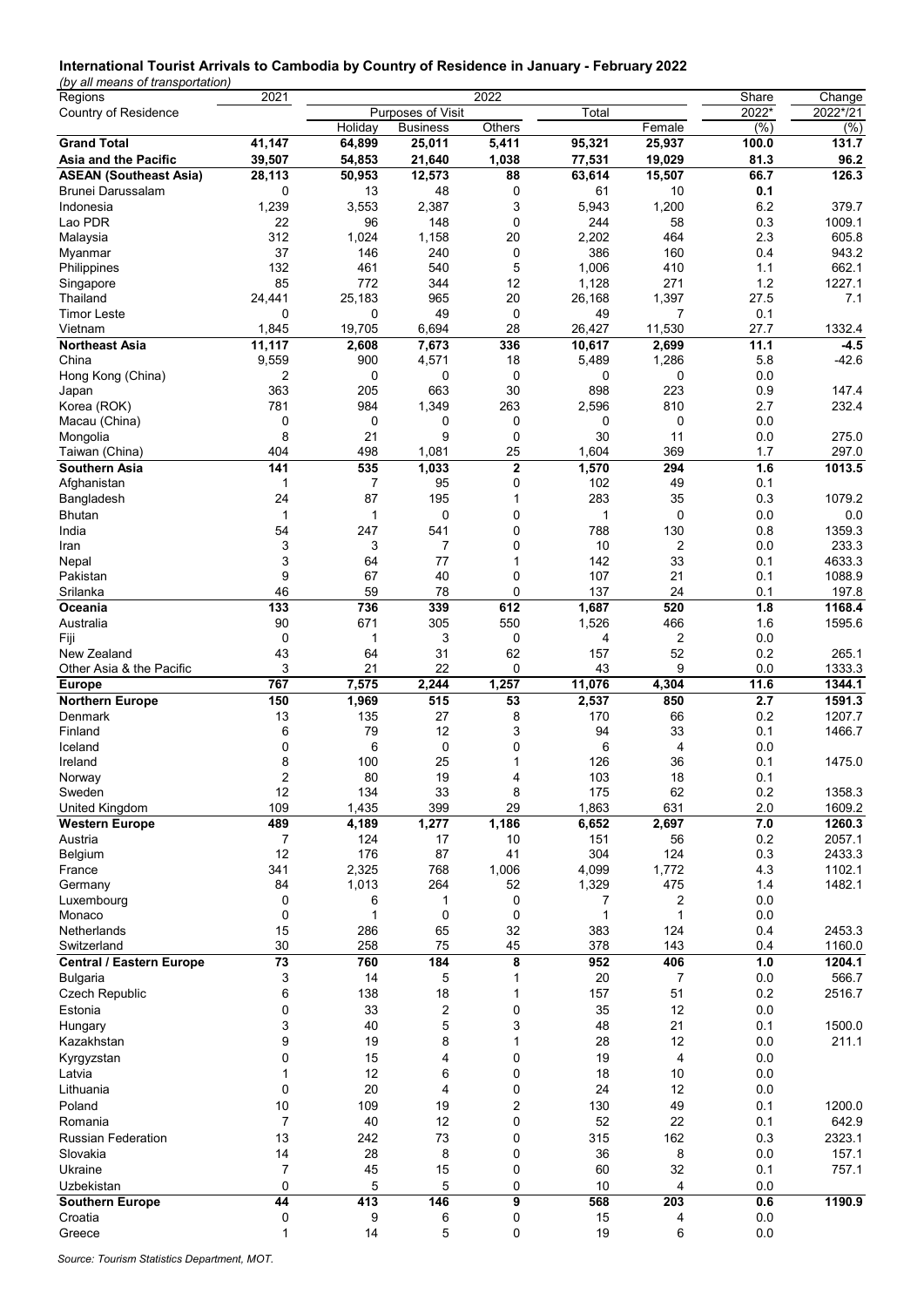# **International Tourist Arrivals to Cambodia by Country of Residence in January - February 2022**

*(by all means of transportation)*

| Regions                              | 2021    |                                              |                     | Share        | Change         |                         |                |          |
|--------------------------------------|---------|----------------------------------------------|---------------------|--------------|----------------|-------------------------|----------------|----------|
| <b>Country of Residence</b>          |         |                                              | Purposes of Visit   |              | Total          |                         | 2022*          | 2022*/21 |
|                                      |         | Holiday                                      | <b>Business</b>     | Others       |                | Female                  | (%)            | $(\%)$   |
| <b>Grand Total</b>                   | 41,147  | 64,899                                       | 25,011              | 5,411        | 95,321         | 25,937                  | 100.0          | 131.7    |
| Italy                                | 23      | 155                                          | 56                  | 7            | 218            | 56                      | 0.2            | 847.8    |
| Malta                                | 0       | 2                                            | $\mathbf 0$         | 0            | 2              | $\mathbf{1}$            | 0.0            |          |
| Portugal                             | 4       | 40                                           | 11                  | 0            | 51             | 21                      | 0.1            | 1175.0   |
| Serbia                               | 1       | 1                                            | 9                   | 0            | 10             | 1                       | 0.0            |          |
| Slovenia                             | 3       | 9                                            | 3                   | 0            | 12             | 4                       | 0.0            | 300.0    |
| Spain                                | 12      | 183                                          | 56                  | 2            | 241            | 110                     | 0.3            | 1908.3   |
| <b>East Mediterranean Europe</b>     | 10      | 187                                          | 30                  | 1            | 218            | 83                      | 0.2            | 2080.0   |
| Israel                               | 1       | 149                                          | 11                  |              | 161            | 70                      | 0.2            | 16000.0  |
| Turkey                               | 9       | 38                                           | 19                  | 0            | 57             | 13                      | 0.1            | 533.3    |
| Other Europe                         | 1       | 57                                           | 92                  | 0            | 149            | 65                      | 0.2            | 14800.0  |
| <b>Americas</b>                      | 798     | 2,255                                        | 940                 | 3,112        | 6,307          | 2,501                   | 6.6            | 690.4    |
| North America                        | 772     | 2,109                                        | 860                 | 3,112        | 6,081          | 2,423                   | 6.4            | 687.7    |
| Canada                               | 72      | 400                                          | 152                 | 292          | 844            | 307                     | 0.9            | 1072.2   |
| Mexico                               | 3       | 22                                           | 25                  | 0            | 47             | 15                      | 0.0            |          |
| United States of America             | 697     | 1,687                                        | 683                 | 2,820        | 5,190          | 2,101                   | 5.4            | 644.6    |
| <b>Central America</b>               | 0       | $\overline{2}$                               | 5                   | 0            | $\overline{7}$ | $\mathbf 2$             | 0.0            |          |
| Costa Rica                           | 0       | 1                                            | 0                   | 0            | 1              | 0                       | 0.0            |          |
| Honduras                             | 0       | 1                                            | 2                   | 0            | 3              | 1                       | 0.0            |          |
| Jamaica                              | 0       | 0                                            | 3                   | 0            | 3              | 1                       | 0.0            |          |
| <b>South America</b>                 | 25      | 117                                          | 48                  | 0            | 165            | 68                      | 0.2            | 560.0    |
|                                      | 2       | 10                                           | $\mathbf{1}$        | 0            | 11             | 3                       | 0.0            |          |
| Argentina<br>Brazil                  | 14      | 48                                           | 25                  | 0            | 73             | 32                      | 0.1            | 421.4    |
| Chile                                | 1       | 20                                           | 4                   | 0            | 24             | 10                      | 0.0            |          |
| Colombia                             | 3       | 28                                           | 15                  | 0            | 43             | 15                      | 0.0            | 1333.3   |
| Ecuador                              | 2       | 3                                            | 2                   | 0            | 5              | 1                       | 0.0            | 150.0    |
| Peru                                 | 0       | 2                                            | 1                   | 0            | 3              | 2                       | 0.0            |          |
|                                      | 2       | 1                                            | $\mathbf 0$         | 0            | 1              | 1                       | 0.0            | $-50.0$  |
| Uruguay<br>Venezuela                 | 1       | 5                                            | 0                   | 0            | 5              | 4                       | 0.0            |          |
| <b>Other America</b>                 | 1       | 27                                           | 27                  | 0            | 54             | 8                       | 0.1            | 5300.0   |
| Africa                               | 49      | $\overline{135}$                             | 145                 | $\mathbf 2$  | 282            | 87                      | 0.3            | 475.5    |
| <b>North Africa</b>                  | 3       | 12                                           | 4                   | 0            | 16             | 5                       | 0.0            | 433.3    |
| Morocco                              | 1       | 6                                            | 3                   | 0            | 9              | 4                       | 0.0            | 800.0    |
| Sudan                                | 0       | 3                                            | $\mathbf 0$         | 0            | 3              | 0                       | 0.0            |          |
| Tunisia                              | 2       | 3                                            | 1                   | 0            | 4              | 1                       | 0.0            | 100.0    |
| Subsaharan Africa                    | 46      | 86                                           | 110                 | 0            | 196            | 64                      | 0.2            | 326.1    |
|                                      |         | 13                                           | 4                   | 0            | 17             | 1                       |                |          |
| Cameroon                             | 3<br>0  | 1                                            | 0                   | 0            | 1              | 0                       | 0.0<br>0.0     | 466.7    |
| Congo                                |         | 1                                            |                     | 0            |                |                         |                |          |
| Ghana                                | 0<br>5  |                                              | 2<br>10             | 0            | 3<br>15        | 0<br>7                  | 0.0            |          |
| Kenya                                | 0       | 5                                            | 0                   | 0            | 1              | 0                       | 0.0            | 200.0    |
| Liberia                              | 13      | 0                                            | 27                  | <sup>0</sup> | 27             | $\overline{2}$          | 0.0<br>$0.0\,$ |          |
| Nigeria                              | 21      | 61                                           |                     |              |                |                         |                | 107.7    |
| South Africa                         |         |                                              | 50                  | 0            | 111            | 48                      | 0.1            | 428.6    |
| Tanzania<br>Uganda                   | 1<br>1  | 0<br>3                                       | 3<br>11             | 0<br>0       | 3<br>14        | 0<br>6                  | 0.0<br>0.0     | 1300.0   |
| Zimbabwe                             | 2       | 1                                            | 3                   | 0            | 4              | 0                       | $0.0\,$        | 100.0    |
| Other Africa                         | 0       | 37                                           | 31                  | 2            | 70             | 18                      | 0.1            |          |
|                                      | 26      | $\overline{\overline{\mathbf{8}}\mathbf{1}}$ | 42                  | $\mathbf 2$  | 125            | 16                      | 0.1            | 380.8    |
| <b>Middle East</b>                   | 3       | 22                                           | 16                  | 0            | 38             | 5                       | 0.0            | 1166.7   |
| Egypt                                |         |                                              |                     |              | 9              |                         |                |          |
| Iraq                                 | 1       | 8<br>12                                      | 1                   | 0<br>0       |                | 0                       | 0.0            |          |
| Jordan                               | 6<br>3  |                                              | 6                   |              | 18             | 3                       | 0.0            | 200.0    |
| Kuwait                               | 1       | 4                                            | 6                   | 0            | $10$           | $\overline{\mathbf{c}}$ | 0.0            | 233.3    |
| Oman                                 |         | 1                                            | 1                   | 0            | 2              | 0                       | $0.0\,$        | 100.0    |
| Palestine                            | 0<br>1  |                                              | 0                   | 0            | 1              | 0                       | 0.0            |          |
| Qatar<br>Saudi Arabia                | 0       | 1                                            | 0                   | 0<br>0       | 1              | 0                       | $0.0\,$        |          |
|                                      | 1       | 16<br>3                                      | 2<br>2              | 0            | $18$<br>5      | 0                       | $0.0\,$        |          |
| Syria                                |         |                                              |                     |              |                |                         | 0.0            |          |
| <b>United Arab Emirates</b><br>Yemen | 10<br>0 | 2<br>1                                       | 0                   | 0<br>0       | 2<br>2         | 0                       | 0.0<br>0.0     | $-80.0$  |
| Other Middle East                    | 0       | 10                                           | 1<br>$\overline{7}$ | 2            | 19             | 0<br>5                  | $0.0\,$        |          |
|                                      |         |                                              |                     |              |                |                         |                |          |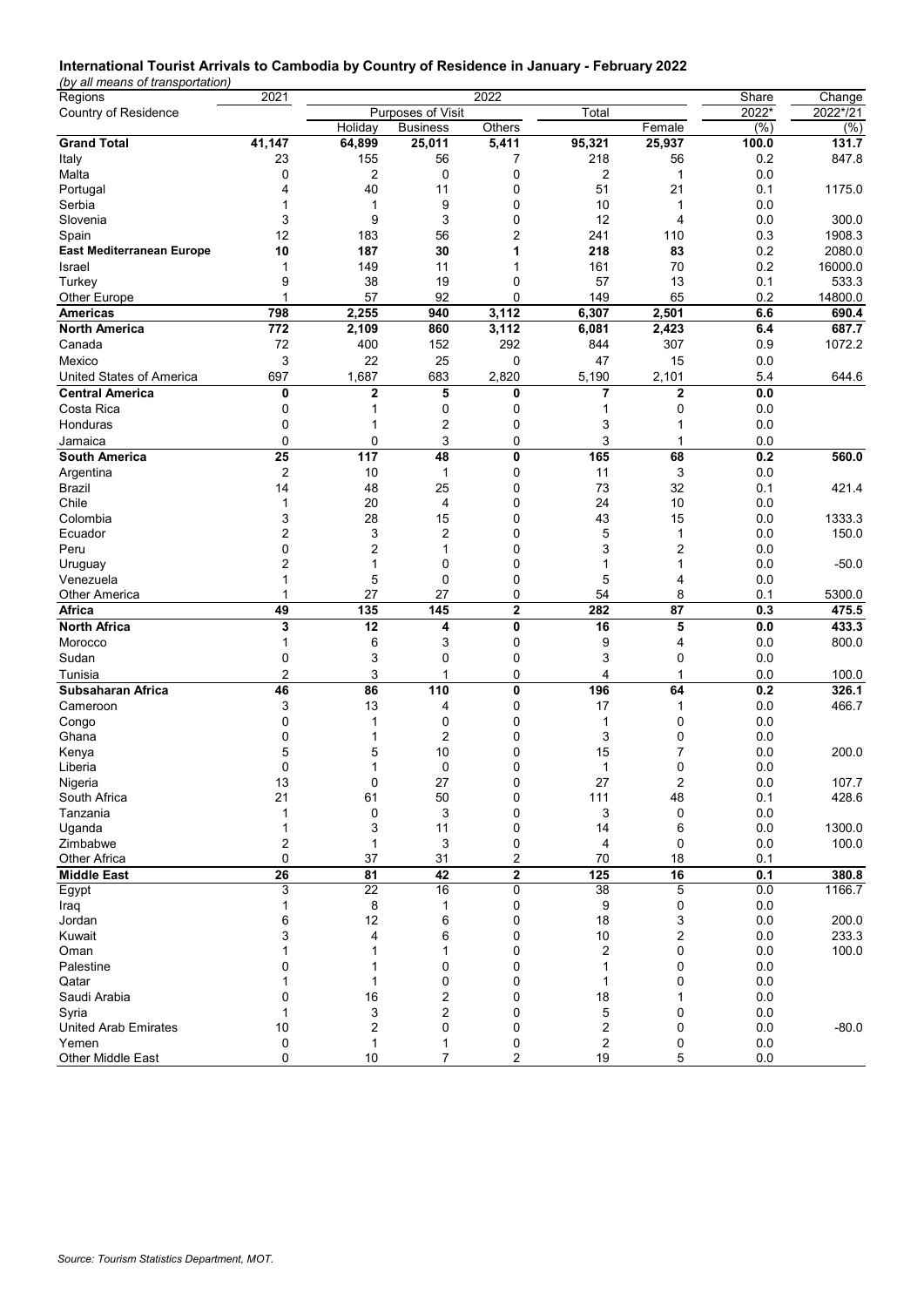# **CAMBODIA: TOURISM STATISTICS REPORT IN FEBRUARY 2022**

# **I. INBOUND TOURISM**

1. International tourist arrivals in February 2022

|                                | Inbound tourism |        |        | Share $(\%)$ | Change (%) |          |
|--------------------------------|-----------------|--------|--------|--------------|------------|----------|
|                                | 2020            | 2021   | 2022   | 2022*        | 21/20      | 2022*/21 |
| Air                            | 210,451         | 7,902  | 26,989 | 53.5         | $-96.2$    | 241.5    |
| Phnom Penh Int'l Airport (PNH) | 117,605         | 6,737  | 23,484 | 46.6         | $-94.3$    | 248.6    |
| Siem Reap Int'l Airport (REP)  | 74,961          | 0      | 3,157  | 6.3          | $-100.0$   |          |
| Kong Keng (KOS)                | 17,885          | 1,165  | 348    | 0.7          | $-93.5$    | $-70.1$  |
| <b>Land and Waterways</b>      | 173.412         | 12,678 | 23,422 | 46.5         | $-92.7$    | 84.7     |
| Land                           | 154.281         | 12.678 | 22,678 | 45.0         | $-91.8$    | 78.9     |
| Waterways                      | 19,131          | 0      | 744    | 1.5          | $-100.0$   |          |
| <b>Total</b>                   | 383,863         | 20,580 | 50,411 | 100.0        | $-94.6$    | 145.0    |

2. Top ten markets arrivals in February 2022



## **II. OUTBOUND TOURISM**

Outbound tourism in February 2022

|                                  | Outbound tourism_ |        |        |         | Change (%) |
|----------------------------------|-------------------|--------|--------|---------|------------|
|                                  | 2020              | 2021   | 2022   | 21/20   | 2022*/21   |
| Cambodia Outbound Tourists       | 106.132           | 1.375  | 13.611 | $-98.7$ | 889.9      |
| International Tourists Departure | 352.801           | 18.371 | 32.745 | $-94.8$ | 78.2       |

## **III. INTERNAL TOURISM**

Domestic and foreign visitors' arrivals to the regions in February 2022

| ີ                | ັ          |               |            |               |                     |            |  |
|------------------|------------|---------------|------------|---------------|---------------------|------------|--|
|                  |            | February 2021 |            | February 2022 | Change 2022*/21 (%) |            |  |
|                  | <b>KHM</b> | <b>FOR</b>    | <b>KHM</b> | <b>FOR</b>    | <b>KHM</b>          | <b>FOR</b> |  |
| Phnom Penh       | 186,174    | 17,599        | 438,868    | 32,798        | 135.7               | 86.4       |  |
| Siem Reap Angkor | 111,700    | 2.981         | 57.000     | 7.304         | $-49.0$             | 145.0      |  |
| Coastal Zone     | 432,935    | 19,269        | 475.556    | 50.281        | 9.8                 | 160.9      |  |
| Preah Sihanouk   | 232,142    | 16,708        | 325,752    | 47.169        | 40.3                | 182.3      |  |
| Eco-tourism Zone | 65,443     | 1.197         | 90.126     | 1.139         | 37.7                | $-4.8$     |  |
| <b>Others</b>    | 99,440     | 1.976         | 87.074     | 4.234         | $-12.4$             | 114.3      |  |
| Total            | 895,692    | 43,022        | 1,148,624  | 95,756        | 28.2                | 122.6      |  |

#### **Note:**

KHM: Cambodia visitors

FOR: Foreign visitors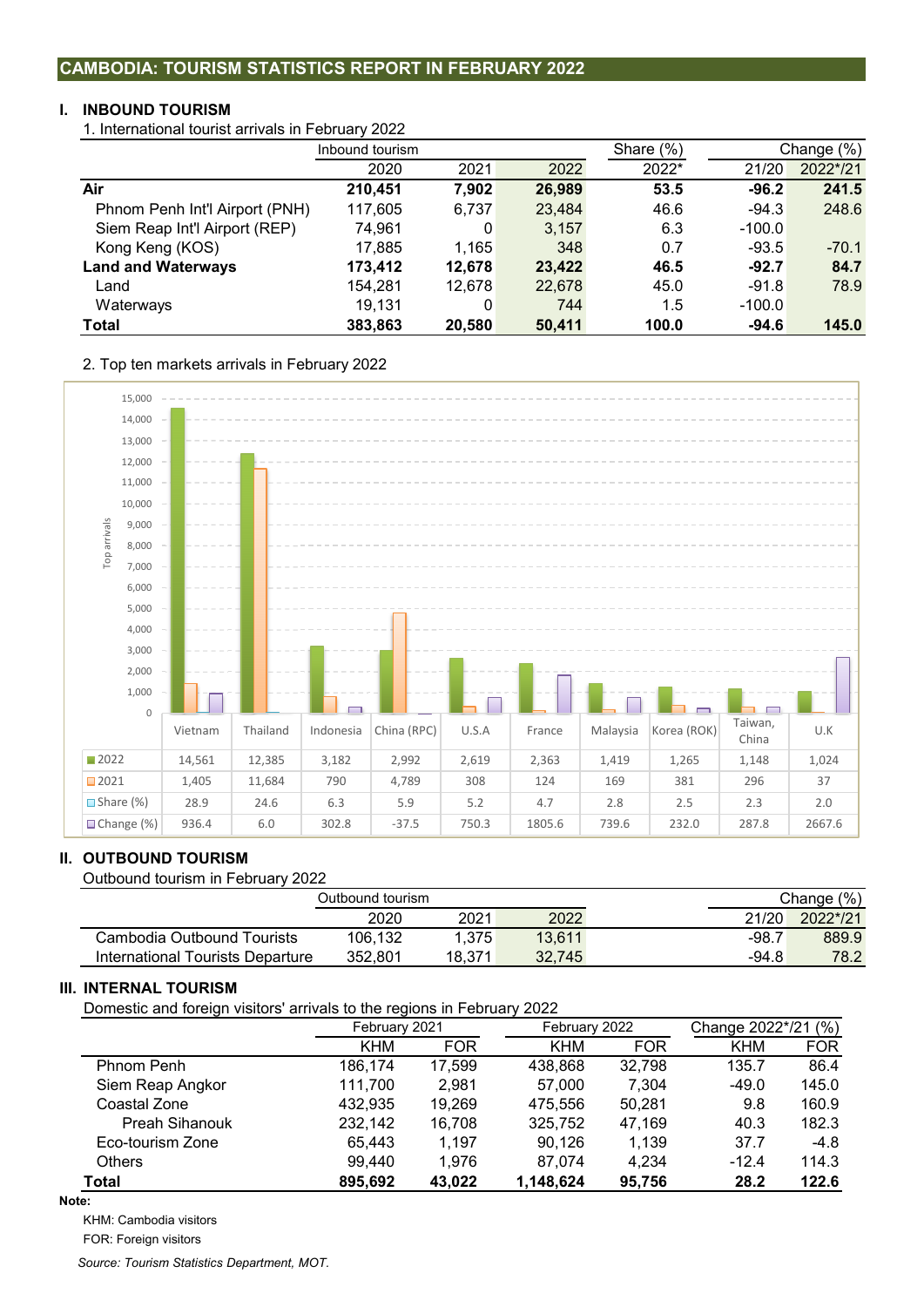# **International Tourist Arrivals to Cambodia by Country of Residence in February 2022**

*(by all means of transportation)*

| Regions                         | 2021            |                |                   | 2022           |              |                | Share | Change   |
|---------------------------------|-----------------|----------------|-------------------|----------------|--------------|----------------|-------|----------|
| <b>Country of Residence</b>     |                 |                | Purposes of Visit |                | Total        |                | 2022* | 2022*/21 |
|                                 |                 | Holiday        | <b>Business</b>   | Others         |              | Female         | (% )  | (%)      |
| <b>Grand Total</b>              | 20,580          | 33,417         | 14,261            | 2,733          | 50,411       | 13,493         | 100.0 | 145.0    |
| Asia and the Pacific            | 19,905          | 27,355         | 12,959            | 503            | 40,817       | 9,771          | 81.0  | 105.1    |
| <b>ASEAN (Southeast Asia)</b>   | 14,184          | 25,154         | 8,143             | 35             | 33,332       | 8,026          | 66.1  | 135.0    |
| Brunei Darussalam               | 0               | 11             | 47                | 0              | 58           | 8              | 0.1   |          |
| Indonesia                       | 790             | 1,790          | 1,390             | 2              | 3,182        | 680            | 6.3   | 302.8    |
| Lao PDR                         | 19              | 61             | 92                | 0              | 153          | 27             | 0.3   | 705.3    |
|                                 | 169             | 645            | 763               | 11             | 1,419        | 282            | 2.8   | 739.6    |
| Malaysia                        |                 |                |                   |                |              |                |       |          |
| Myanmar                         | 9               | 104            | 148               | 0              | 252          | 93             | 0.5   | 2700.0   |
| Philippines                     | 61              | 376            | 241               | 3              | 620          | 243            | 1.2   | 916.4    |
| Singapore                       | 47              | 443            | 225               | 2              | 670          | 148            | 1.3   | 1325.5   |
| Thailand                        | 11,684          | 11,913         | 465               | $\overline{7}$ | 12,385       | 733            | 24.6  | 6.0      |
| <b>Timor Leste</b>              | 0               | 0              | 32                | 0              | 32           | 0              | 0.1   |          |
| Vietnam                         | 1,405           | 9,811          | 4,740             | 10             | 14,561       | 5,812          | 28.9  | 936.4    |
| <b>Northeast Asia</b>           | 5,589           | 1,490          | 4,222             | 141            | 5,853        | 1,364          | 11.6  | 4.7      |
| China                           | 4,789           | 497            | 2,485             | 10             | 2,992        | 658            | 5.9   | $-37.5$  |
| Hong Kong (China)               | 0               | 0              | 0                 | 0              | 0            | 0              | 0.0   |          |
| Japan                           | 121             | 134            | 288               | $\overline{7}$ | 429          | 95             | 0.9   | 254.5    |
| Korea (ROK)                     | 381             | 495            | 662               | 108            | 1,265        | 372            | 2.5   | 232.0    |
| Macau (China)                   | 0               | 0              | 0                 | 0              | 0            | $\mathbf 0$    | 0.0   |          |
| Mongolia                        | $\overline{2}$  | 14             | 5                 | 0              | 19           | 8              | 0.0   | 850.0    |
| Taiwan (China)                  | 296             | 350            | 782               | 16             | 1,148        | 231            | 2.3   | 287.8    |
| <b>Southern Asia</b>            | 70              | 289            | 452               | 1              | 742          | 133            | 1.5   | 960.0    |
| Afghanistan                     | 1               | 3              | 36                | 0              | 39           | 18             | 0.1   | 3800.0   |
| Bangladesh                      | 21              | 57             | 101               | 1              | 159          | 20             | 0.3   | 657.1    |
|                                 |                 |                |                   |                |              |                |       |          |
| <b>Bhutan</b>                   | 0               | $\mathbf{1}$   | 0                 | 0              | 1            | $\mathbf 0$    | 0.0   |          |
| India                           | 30              | 142            | 242               | 0              | 384          | 68             | 0.8   | 1180.0   |
| Iran                            | 0               | 3              | 5                 | 0              | 8            | $\overline{2}$ | 0.0   |          |
| Nepal                           | $\mathbf{1}$    | 21             | 27                | 0              | 48           | 14             | 0.1   | 4700.0   |
| Pakistan                        | 6               | 40             | 21                | 0              | 61           | 8              | 0.1   | 916.7    |
| Srilanka                        | 11              | 22             | 20                | $\mathbf 0$    | 42           | 3              | 0.1   | 281.8    |
| Oceania                         | 62              | 414            | 128               | 326            | 868          | 247            | $1.7$ | 1300.0   |
| Australia                       | 41              | 367            | 115               | 304            | 786          | 223            | 1.6   | 1817.1   |
| Fiji                            | 0               | 1              | $\overline{2}$    | 0              | 3            | $\mathbf{1}$   | 0.0   |          |
| New Zealand                     | 21              | 46             | 11                | 22             | 79           | 23             | 0.2   | 276.2    |
| Other Asia & the Pacific        | 0               | 8              | 14                | $\mathbf 0$    | 22           | 1              | 0.0   |          |
| <b>Europe</b>                   | 275             | 4,630          | 874               | 641            | 6,145        | 2,406          | 12.2  | 2134.5   |
| <b>Northern Europe</b>          | 52              | 1,184          | 168               | 22             | 1,374        | 447            | 2.7   | 2542.3   |
| Denmark                         | 5               | 77             | 6                 | 3              | 86           | 33             | 0.2   | 1620.0   |
| Finland                         | 1               | 36             | 5                 | 1              | 42           | 13             | 0.1   | 4100.0   |
| Iceland                         | 0               | 6              | 0                 | 0              | 6            | 4              | 0.0   |          |
| Ireland                         | 4               | 55             | 6                 | 0              | 61           | 14             | 0.1   | 1425.0   |
| Norway                          | $\overline{2}$  | 36             | 10                | 3              | 49           | 9              | 0.1   |          |
| Sweden                          | 3               | 92             | 10                | 4              | 106          | 35             | 0.2   | 3433.3   |
| United Kingdom                  | 37              | 882            | 131               | 11             | 1,024        | 339            | 2.0   | 2667.6   |
|                                 | 168             |                | 530               | 608            | 3,800        |                | 7.5   | 2161.9   |
| <b>Western Europe</b>           |                 | 2,662          |                   |                |              | 1,585          |       |          |
| Austria                         | 1               | 86             | 11                | 9              | 106          | 40             | 0.2   | 10500.0  |
| Belgium                         | $\mathbf{1}$    | 108            | 46                | 19             | 173          | 67             | 0.3   | 17200.0  |
| France                          | 124             | 1,542          | 314               | 507            | 2,363        | 1,054          | 4.7   | 1805.6   |
| Germany                         | 28              | 602            | 104               | 29             | 735          | 262            | 1.5   | 2525.0   |
| Luxembourg                      | 0               | 4              | 0                 | 0              | 4            | 2              | 0.0   |          |
| Monaco                          | 0               | $\mathbf{1}$   | 0                 | 0              | $\mathbf{1}$ | $\mathbf{1}$   | 0.0   |          |
| Netherlands                     | 4               | 154            | 27                | 15             | 196          | 74             | 0.4   | 4800.0   |
| Switzerland                     | 10              | 165            | 28                | 29             | 222          | 85             | 0.4   | 2120.0   |
| <b>Central / Eastern Europe</b> | 36              | 410            | 86                | 6              | 502          | 204            | 1.0   | 1294.4   |
| <b>Bulgaria</b>                 | $\overline{2}$  | 2              | 2                 | 1              | 5            | 2              | 0.0   | 150.0    |
| <b>Czech Republic</b>           | 4               | 73             | 10                | 0              | 83           | 26             | 0.2   | 1975.0   |
| Estonia                         | 0               | 24             | 1                 | 0              | 25           | 10             | 0.0   |          |
| Hungary                         | $\mathbf{1}$    | 24             | 1                 | 3              | 28           | 13             | 0.1   | 2700.0   |
| Kazakhstan                      | 3               | 11             | 4                 | 1              | 16           | 6              | 0.0   | 433.3    |
| Kyrgyzstan                      | 0               | 12             | 4                 | 0              | 16           | 3              | 0.0   |          |
|                                 | $\mathbf{1}$    | $\overline{7}$ | 1                 | 0              | 8            | 4              | 0.0   |          |
| Latvia                          |                 |                |                   |                |              |                |       | 700.0    |
| Lithuania                       | 0               | 12             | 0                 | 0              | 12           | $\overline{7}$ | 0.0   |          |
| Poland                          | 5               | 57             | 10                | $\mathbf{1}$   | 68           | 22             | 0.1   | 1260.0   |
| Romania                         | 3               | 19             | 6                 | 0              | 25           | 12             | 0.0   | 733.3    |
| <b>Russian Federation</b>       | 10              | 133            | 33                | 0              | 166          | 76             | 0.3   | 1560.0   |
| Slovakia                        | 1               | 13             | 5                 | 0              | 18           | $\overline{4}$ | 0.0   | 1700.0   |
| Ukraine                         | 6               | $20\,$         | 7                 | 0              | 27           | 16             | 0.1   | 350.0    |
| Uzbekistan                      | 0               | 3              | 2                 | 0              | 5            | 3              | 0.0   |          |
| <b>Southern Europe</b>          | $\overline{18}$ | 243            | 46                | 4              | 293          | 103            | 0.6   | 1527.8   |
| Croatia                         | 0               | 5              | 1                 | 0              | 6            | 1              | 0.0   |          |
| Greece                          | $\mathbf{1}$    | 9              | 2                 | 0              | 11           | 5              | 0.0   | 1000.0   |
|                                 |                 |                |                   |                |              |                |       |          |